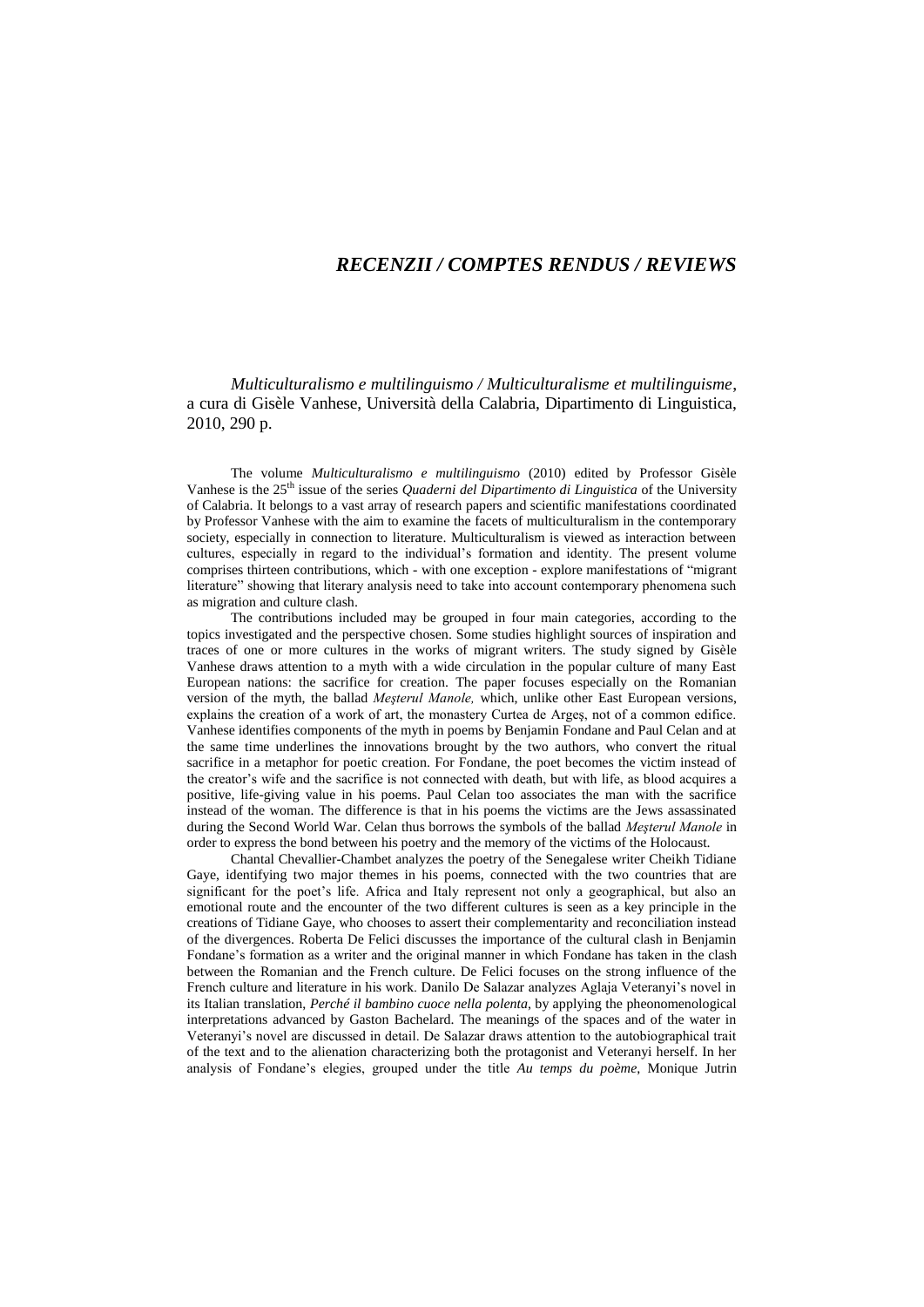outlines similarities to classic elegies and also the marks of the writer"s original style, for example his disagreement with Baudelaire and Mallarme's opinions regarding the poet's ability to eternize the instant. Discussing such motifs as calling forth personalities of the past and lost love, Monique Jutrin underlines the poet"s connections to the Romanian space which he has left. Particularly interesting is the perspective advanced by the researcher, that the poem *Lettre non-envoyée* may be addressed to Maria Rudich, whom Fondane names Marior in other poems.

Other studies investigate the writers" representation of their own identity in the context of emigration. Richard Kidder examines some of Andrei Codrescu"s texts and stresses the characteristics forming the writer"s complex identity as a Hebrew, a Romanian, an exiled man and a modernist writer, his connections to Tristan Tzara"s poetry and also to North-American poetry, especially that of Frank O"Hara. The evolution of the writer"s identity is marked by the fluctuation of linguistic and cultural borders, as the writer is facing a collision between his mother tongue and the English language. Raluca Lazarovici Mihalcu discusses the evolution of Dumitru Ţepeneag, an author who is representative for the literary movement "aesthetic onyrism": his exile from Romania to France and the difficulties encountered in adjusting to the new culture, which lead to Tepeneag's depiction of himself as a "barbarian". The conclusion is that, instead of completely giving up his native culture in order to embrace the new one,Ţepeneag found a hybrid solution by incorporating both Romanian and French culture in his works. Laura Pavel discusses the identity of British characters in the works of Eugène Ionescu and draws attention to the playwright"s compound identity as a marginal (Romanian and Hebrew) and at the same time a cosmopolitan person (French and British). Pavel outlines how Ionescu chose and developed a fictive "British" identity as a way to conciliate the varied ethnical and cultural dimensions composing his own individuality. The choice of the British identity appears in a series of plays and Pavel stresses out the fact the British characters in Ionescu"s plays represent an artificial ethnic group, created by means of intertextuality and pastiche and identitary pamphlet.

Two studies are particularly concerned with the difficulties raised by the translations of the works of migrant writers. Yannick Preumont"s study focuses on varied modes of translating literature, especially texts on the topic of family. The researcher discusses texts by Panait Istrati and Felicia Mihali and compares them to French, Italian and German literature such as *Buddenbrooks* by Thomas Mann. The results show that translations of Istrati's works are closer to the original than translations of Thomas Mann or Giovanni Verga. Maria Ricciolini discusses a particular type of translation, the self-translation, analyzing the works of Samuel Beckett. The outcomes of the study show that Beckett"s self-translations into English are more ample than his original French texts and the conclusion is that only the mother language allows the writer to fully express his ideas.

A fourth topic of research is connected to the linguistic or the stylistic dimension of the works examined*.* Régine Laugier studies the manifestation of plurilinguism in the discourse of advertising, highlighting the formulae based on the use of heterogeneous codes which have become a commonplace nowadays and often pass unoticed. The author advances a categorization of advertising texts by distinguishing intertextual utterances, utterances based on linguistic code switching and utterances that are recognized as an "universal" symbol of the brand. Annafrancesca Naccarato"s study traces the interpretation of the metaphors in Benjamin Fondane"s *Ulysse*. The definition of metaphor applied in this study is different from the perspective of ancient rhetoric and takes into account the studies of Paul Ricoeur and Michele Prandi: metaphors which are not based on well-defined analogies but on the overlapping of two notions that are apparently contradictory. The outcome is that the use of such metaphors allows Fondane to overcome the limits of "common" language. Anna Carmen Sorrenti brings into attention the Franco-Lebanese writer Nadia Tuéni, whose poetry, though triggered by a personal drama, succeeds in overcoming the differences between the Arabian and the French culture. While the first sections include a general overview of the major features of the poems, the last two sections include an analysis of metaphors "in praesentia", which are considered to be typical for Nadia Tuéni"s verses.